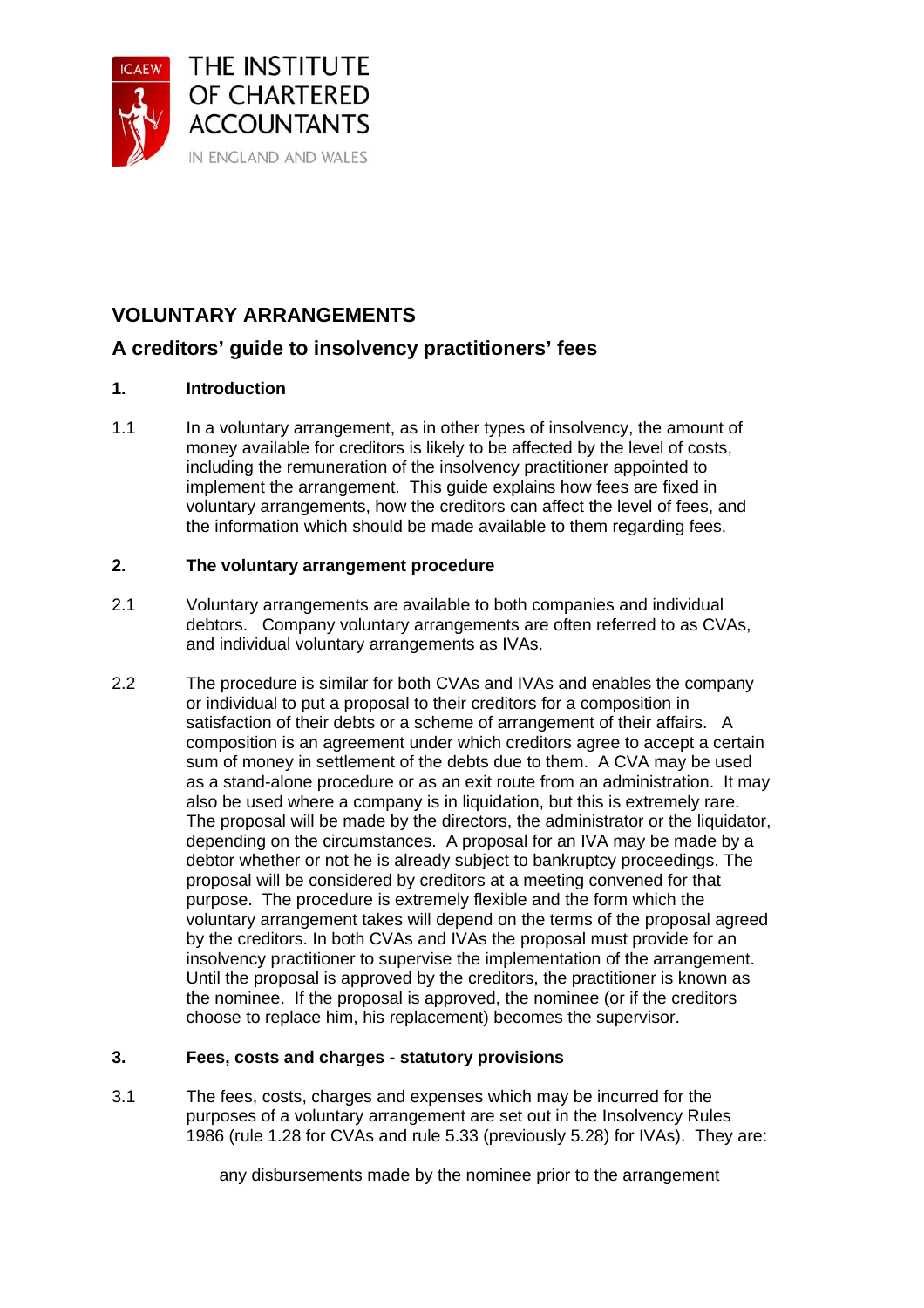coming into effect, and any remuneration for his services agreed between himself and the company (or the administrator or liquidator, as the case may be) or the debtor (or the official receiver or trustee, where the debtor is subject to bankruptcy proceedings); any fees, costs, charges or expenses which:

- are sanctioned by the terms of the arrangement (see below), or
- would be payable, or correspond to those which would be payable, in an administration, winding up or bankruptcy (as the case may be).
- 3.2 The rules also require the following matters to be stated or otherwise dealt with in the proposal (rule 1.3 for CVAs and rule 5.3 for IVAs):

The amount proposed to paid to the nominee (as such) by way of remuneration and expenses, and The manner in which it is proposed that the supervisor of the arrangement should be remunerated and his expenses defrayed.

#### **4. The role of the creditors**

4.1 It is for the creditors' meeting to decide whether to agree the terms relating to remuneration along with the other provisions of the proposal. The creditors' meeting has the power to modify any of the terms of the proposal (with the consent of the debtor in the case of an IVA), including those relating to the fixing of remuneration. The nominee should be prepared to disclose the basis of his fees to the meeting if called upon to do so. Although there are no further statutory provisions relating to remuneration in voluntary arrangements, the terms of the proposal may provide for the establishment of a committee of creditors and may include among its functions the fixing of the supervisor's remuneration.

### **5. What information should the creditors receive?**

- 5.1 Whether the basis of the supervisor's remuneration is determined at the meeting which approves the arrangement or by a committee of creditors, the supervisor, or proposed supervisor should provide details of the charge-out rates of all grades of staff, including principals, which are likely to be involved on the case.
- 5.2 Where the supervisors' fees are to be agreed by a committee of creditors during the course of the arrangement, the supervisor should provide sufficient supporting information to enable the committee to form a judgement as to whether the proposed fee is reasonable having regard to all the circumstances of the case, and should always provide an up to date receipts and payments account. Where the fee is to be charged on a time basis the supervisor should disclose the amount of time spent on the case and the charge out value of the time spent, together with such additional information as may reasonably be required having regard to the size and complexity of the case and the functions conferred on the supervisor under the terms of the arrangement. The additional information should comprise a sufficient explanation of what the supervisor has achieved and how it was achieved to enable the value of the exercise to be assessed and to establish that the time has been properly spent on the case.